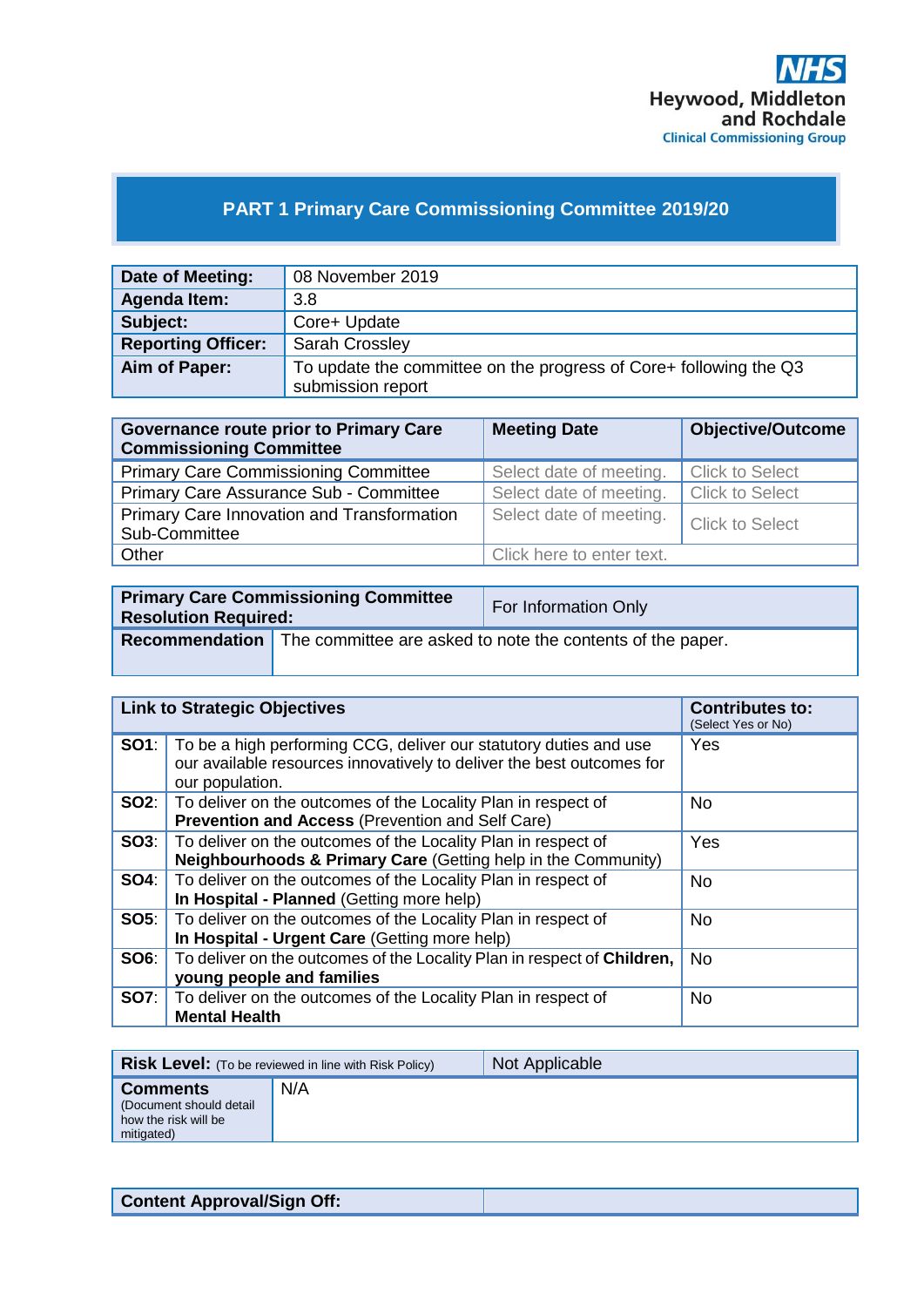**Hevwood, Midd** and Rochdale

**Clinical Commissioning Group** 

| The contents of this paper have been<br>reviewed and approved by: | Head of Primary Care, Sarah Crossley |
|-------------------------------------------------------------------|--------------------------------------|
| <b>Clinical Content signed off by:</b>                            | Not applicable                       |
| Financial content signed off by:                                  | Not Applicable                       |

|                                                       | <b>Completed:</b> |
|-------------------------------------------------------|-------------------|
| Clinical Engagement taken place                       | Not Applicable    |
| Patient and Public Involvement                        | Not Applicable    |
| <b>Patient Data Impact Assessment</b>                 | Not Applicable    |
| Equality Analysis / Human Rights Assessment completed | Not Applicable    |

#### **Executive Summary**

#### **Background**

Core+ was first commissioned last year and is the first step in moving to a fully outcome-based commissioning framework. The specification has seven themes within it, that the provider is expected to deliver on, and are linked to improving access, quality and performance across the whole of the Rochdale borough.

Core+ 19/20 is now in year two of a three-year contract which was awarded to the Local Care Organisation who subcontract to the GP Federation, Rochdale Health Alliance, for the delivery of the Core+ indicators across all seven themes.

## **Reporting and Monitoring**

The requirements of the specification ask that for quarter three (2019/20) a full mobilisation plan is submitted evidencing progress to date and demonstrating that 50% of the indicators are on track to be achieved by year end. Regular reviews take place monthly to assess whether progress is being made and outcome are on track to be delivered by year end.

Following the receipt of Quarter 3 submission from the Local Care Organisation, I can confirm that more than 50% of indicators are on track to be achieved by year end and all required information was received from the provider.

All areas are progressing well and activities to date have given assurances that most of the annual targets are on track to be achieved. However, it is acknowledged that there are some indicators that aren't currently on track and for some there are mitigating factors outside of the providers control influencing these indicators. Below is a breakdown of these indicators.

## **1. Breast Screening**

The breast screening indicator has a target set of 75% to be achieved borough wide by the end of the financial year 2019/20.

It has been brought to our attention this year that the breast screening service goes in three yearly rounds and not every practice can influence the target, only practices who are in the round for that year can influence the target. This is currently being